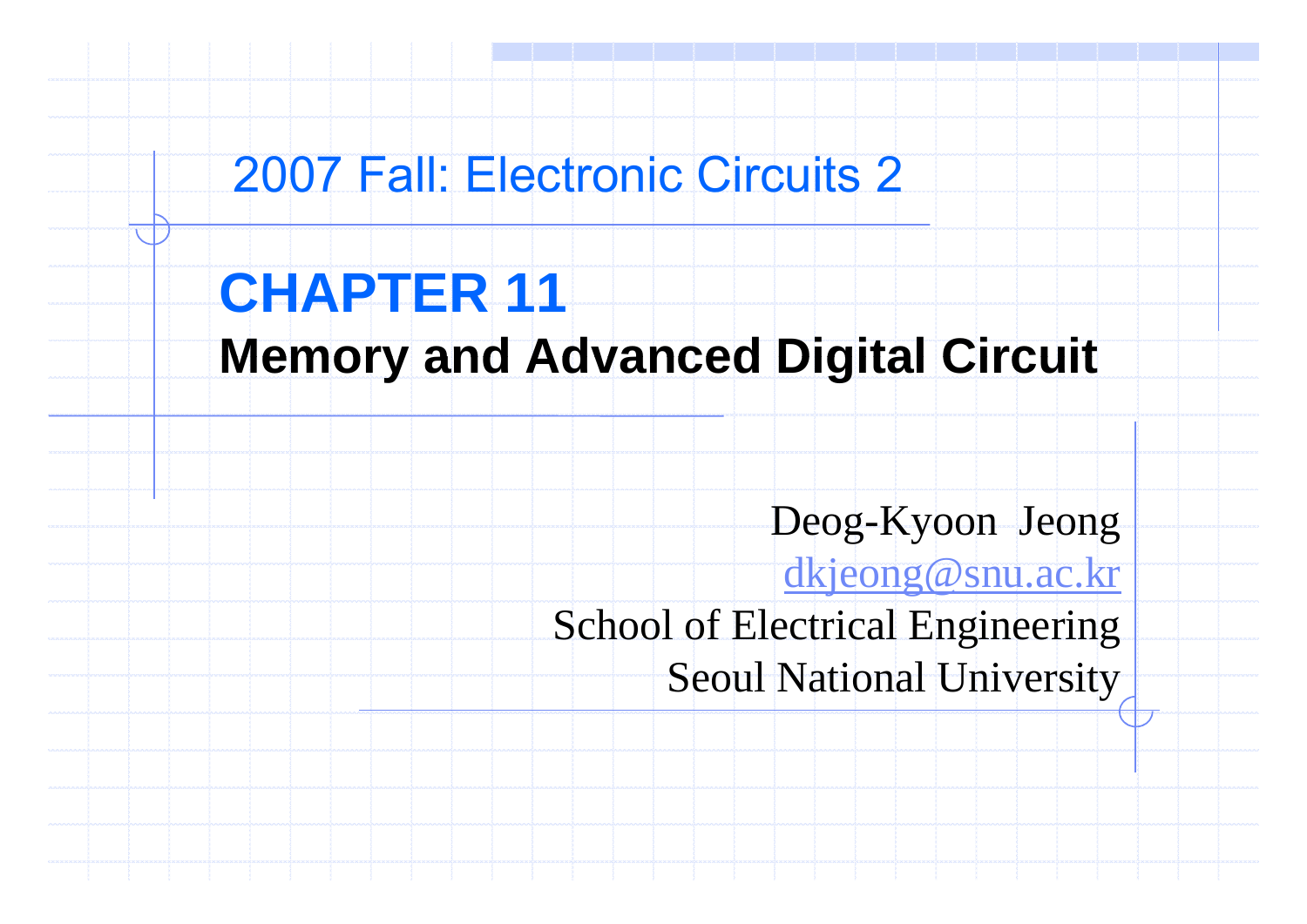## **Introduction**

- ◆ In this chapter, we will be covering...
	- Latches and Flip-Flops
	- **Nultivibrator Circuits**
- ◆ Sequential circuits
	- $\blacksquare$  Memory included
	- **Timing generator(clock) required**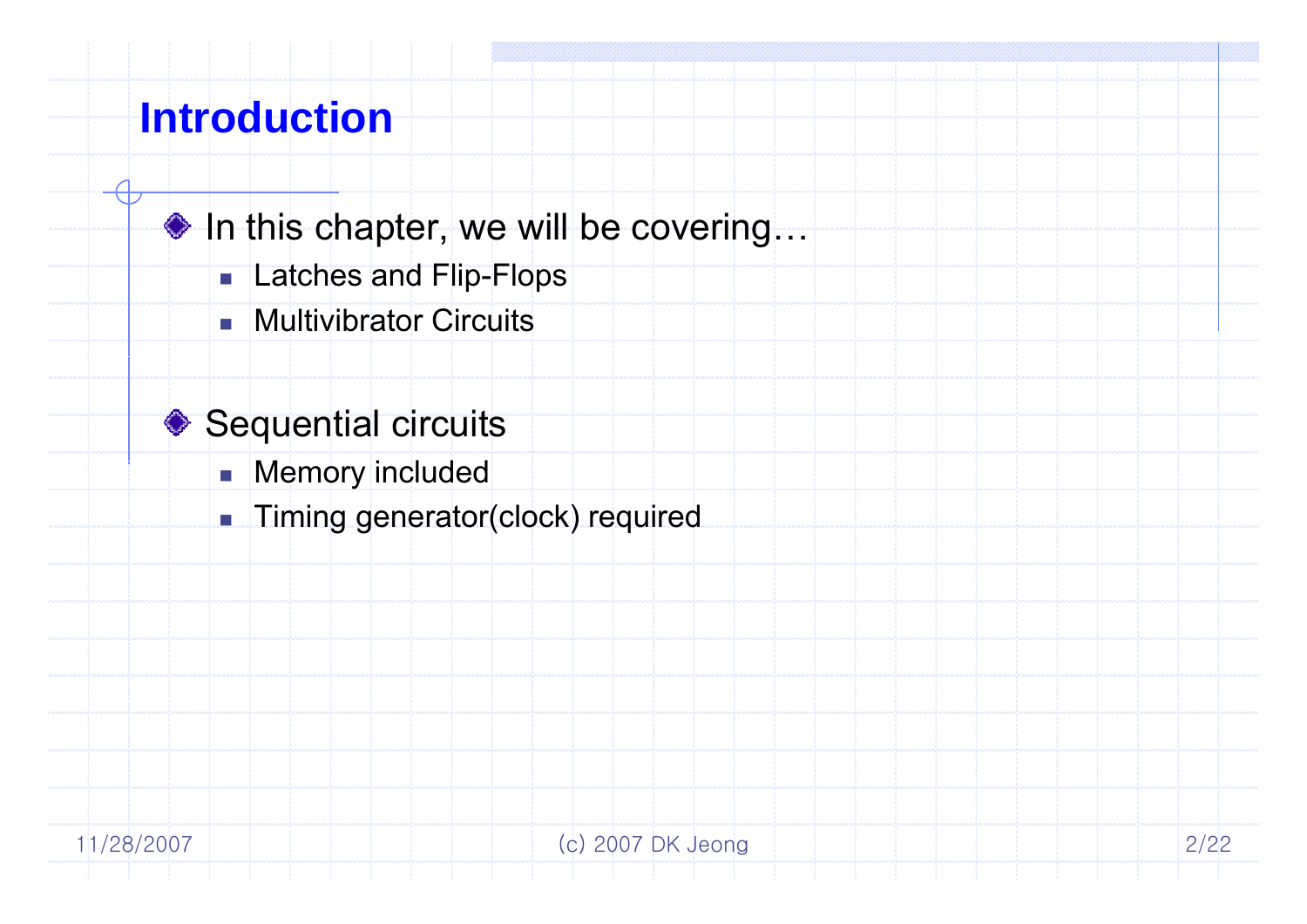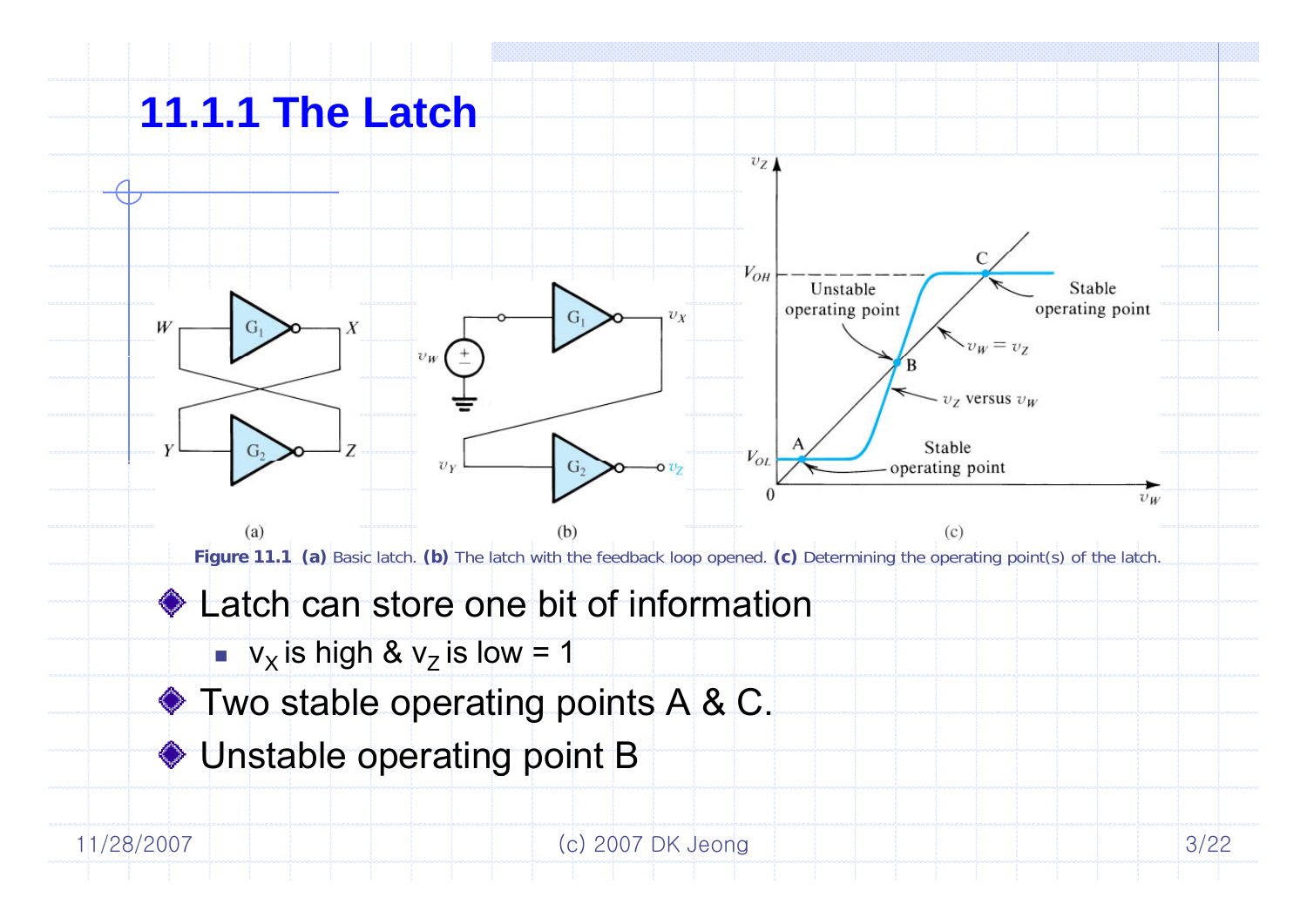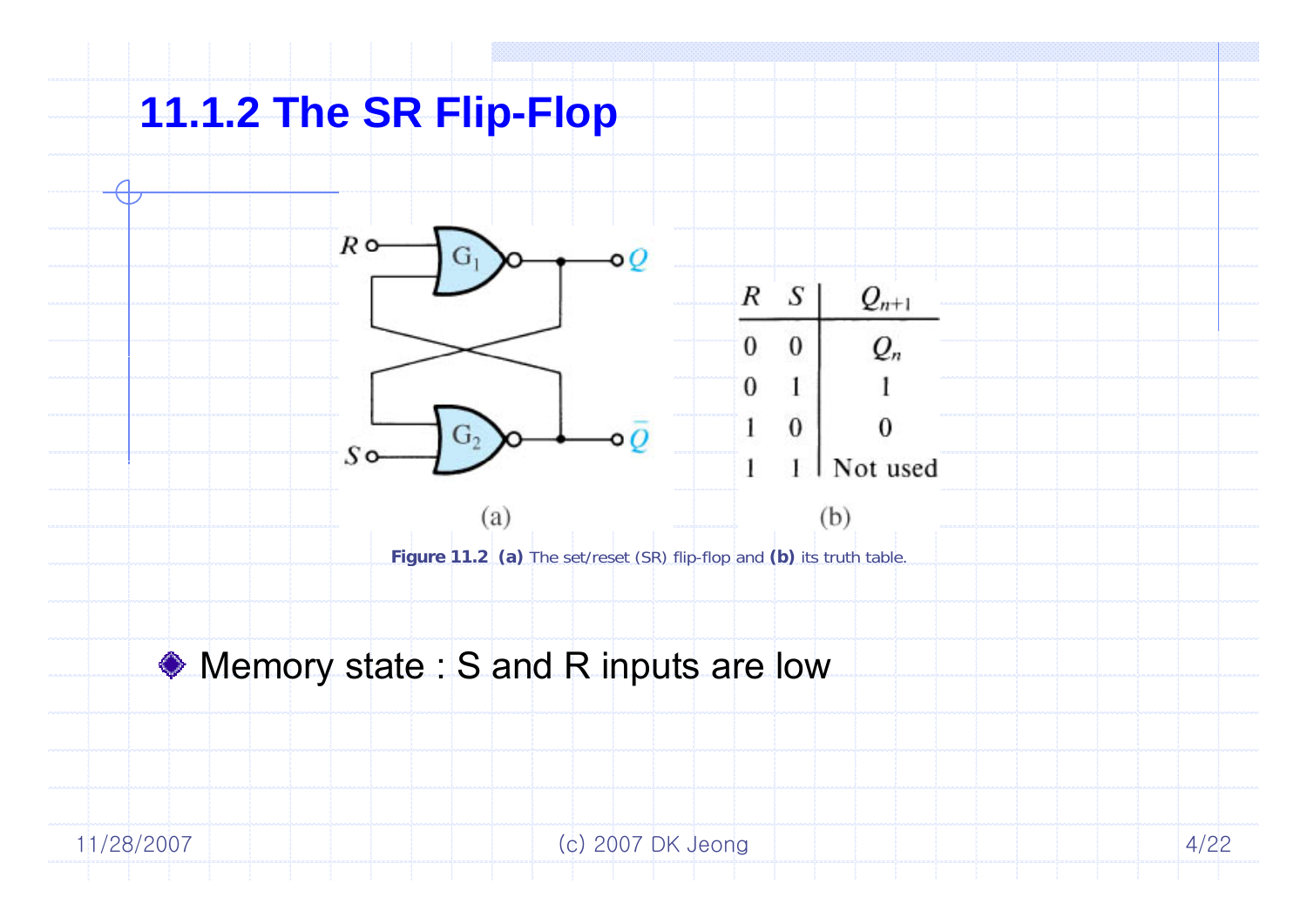### **11.1.3 CMOS Implementation of SR Filp-Flops**



**Figure 11.3** CMOS implementation of a clocked SR flip-flop. The clock signal is denoted by φ.

#### Clock signal( Φ) is high

 $\rightarrow$  set or reset action performed.

11/28/2007 (c) 2007 DK Jeong 5/22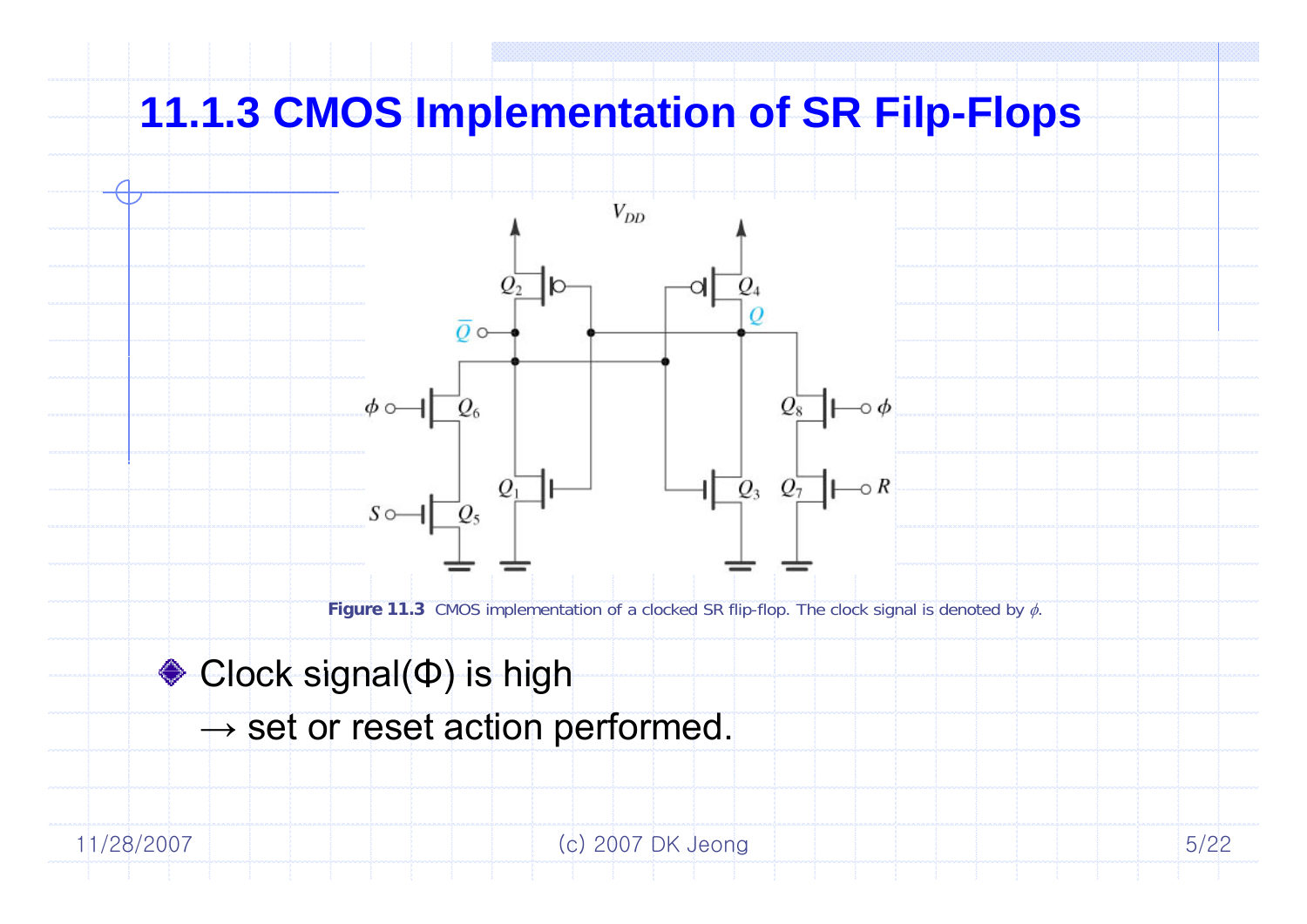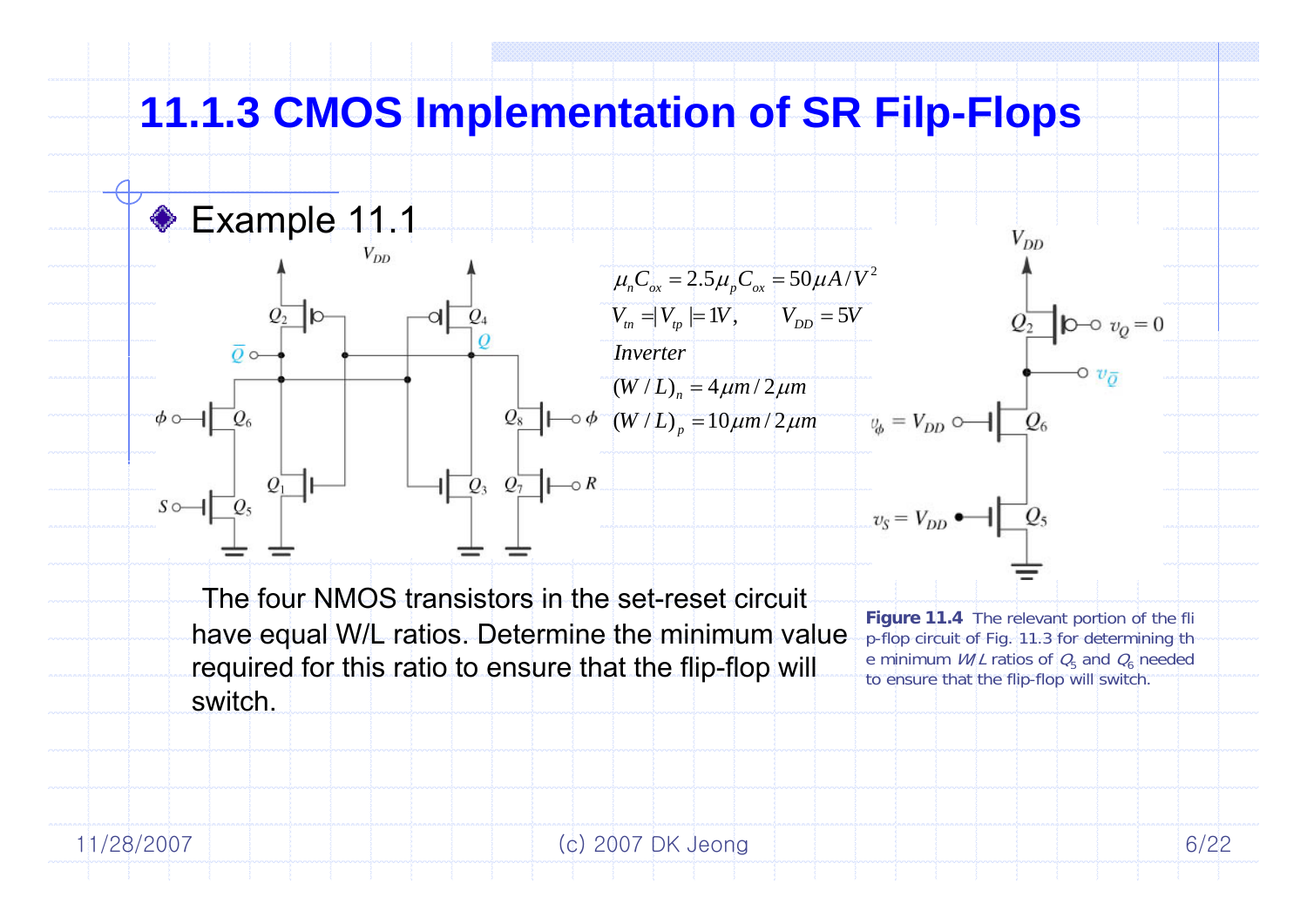## **11.1.3 CMOS Implementation of SR Filp-Flops**

#### ◆ Example 11.1(Cont'd)

Assume  $\rm v_{\rm Q}$ =0, the circuit is in effect a pseudo-NMOS gate

 $V_{\text{OL}}$  of inverter is lower than  $V_{\text{DD}}/2 \implies$  select W/L ratios for Q5 and Q6

 $I_{Q2} = I_{Q5} = I_{Q6}$  ( at  $v_{\overline{Q}} = V_{DD}/2$  )

 $\left(\frac{W}{L}\right)_5 = \left(\frac{W}{L}\right)_6 = 4$  $\therefore$   $(-)_{\epsilon} = (-)_{\epsilon} =$ 

Q5,Q6 is approximately equivalent to a single transistor

Whose W/L is half the W/L of each of Q5 and Q6

 $v_{\overline{\mathcal{Q}}} = V_{\mathit{DD}}/2 \implies$  equivalent transistor & Q2 : triode region

$$
50 \times \frac{1}{2} \times \left(\frac{W}{L}\right)_{5}[(5-1) \times \frac{5}{2} - \frac{1}{2} \times \left(\frac{5}{2}\right)^{2}] = 20 \times \frac{10}{2}[(5-1) \times \frac{5}{2} - \frac{1}{2} \times \left(\frac{5}{2}\right)^{2}]
$$

**Figure 11.4** The relevant portion of the fli p-flop circuit of Fig. 11.3 for determining th e minimum  $W/L$  ratios of  $Q_5$  and  $Q_6$  needed to ensure that the flip-flop will switch.

 $V_{DD}$ 

 $v_{\phi} = V_{DD} \circ \rightarrow \Box Q_6$ 

 $v_S = V_{DD}$   $\leftarrow$   $\leftarrow$   $Q_5$ 

11/28/2007 (c) 2007 DK Jeong 7/22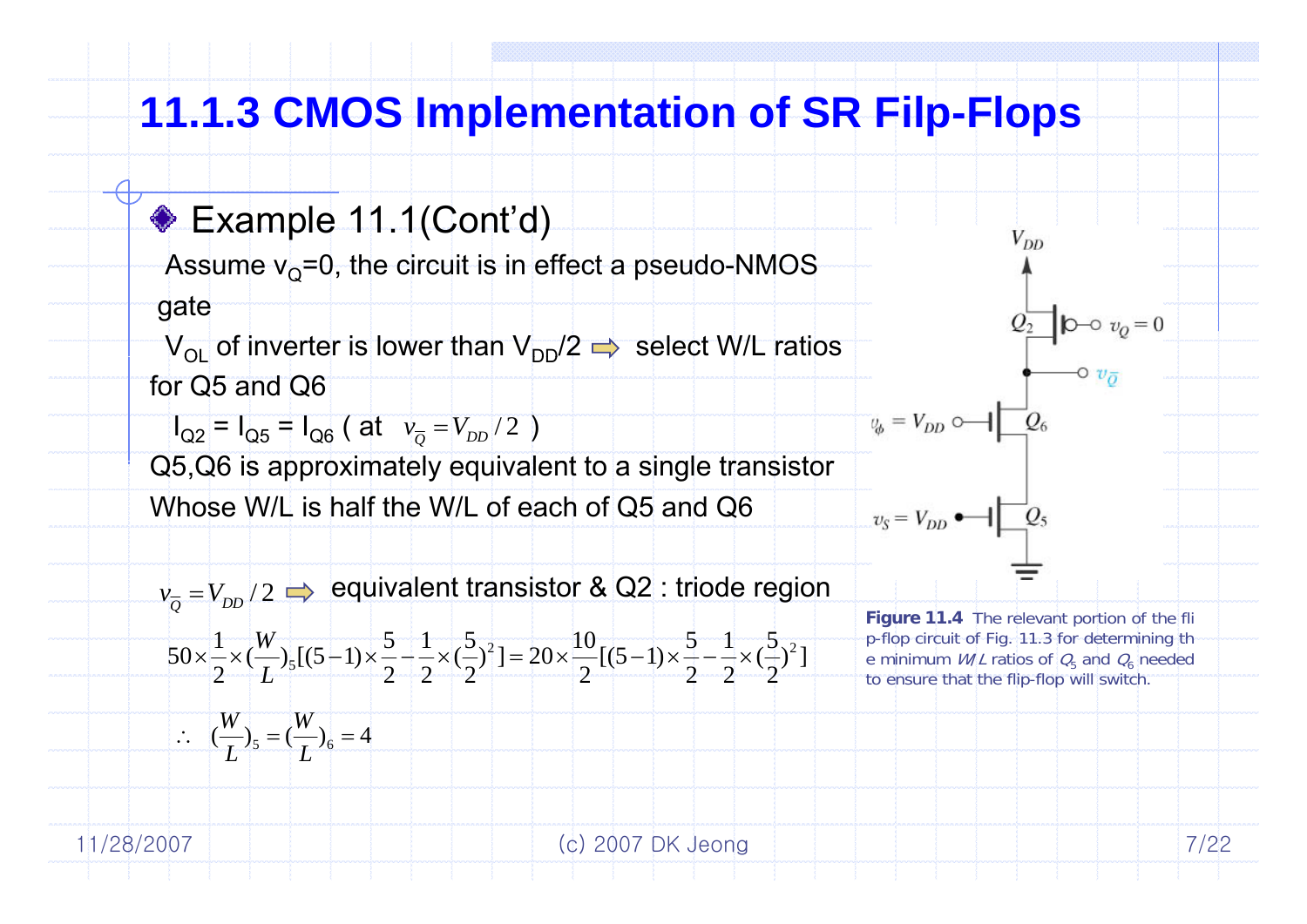# **11.1.4 A Simpler CMOS Implementation of the Clocked SR Flip-Flop**



 $V_{DD}$ 

**Figure 11.5** A simpler CMOS implementation of the clocked SR flip-flop.

#### ◆ Pass-transistor logic is employed

◆ Very popular in the design of static random-access memory (SRAM)

11/28/2007 (c) 2007 DK Jeong 8/22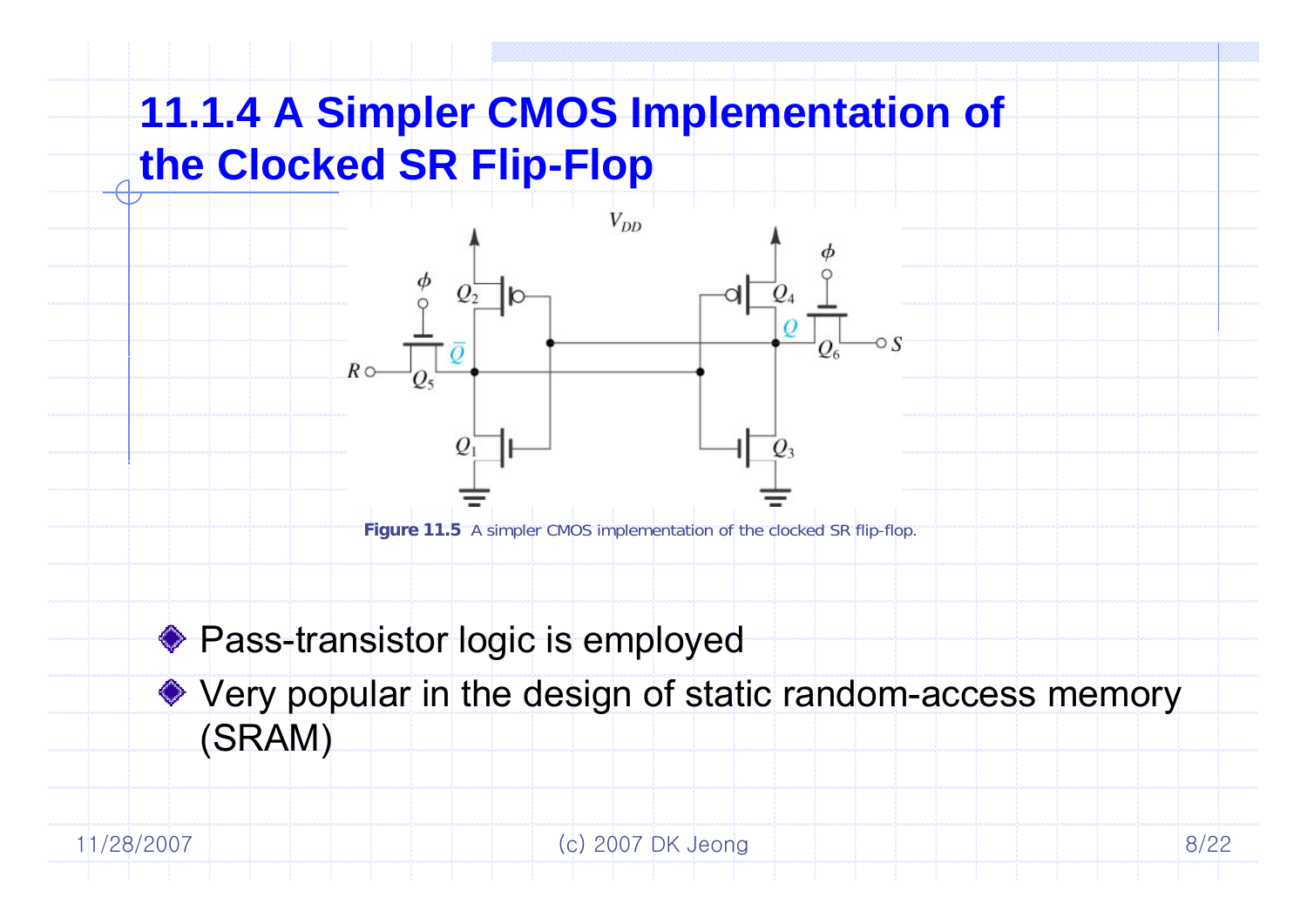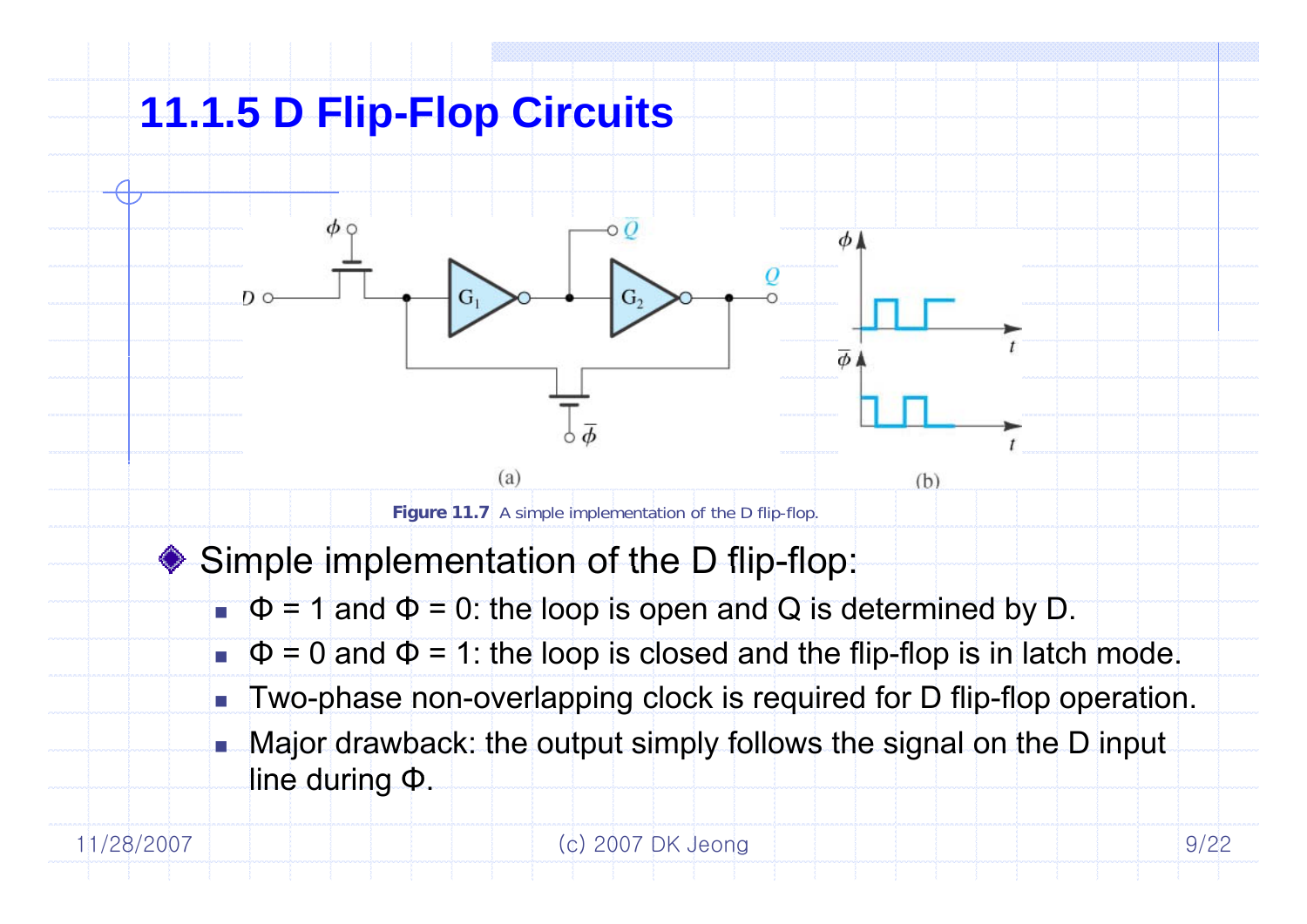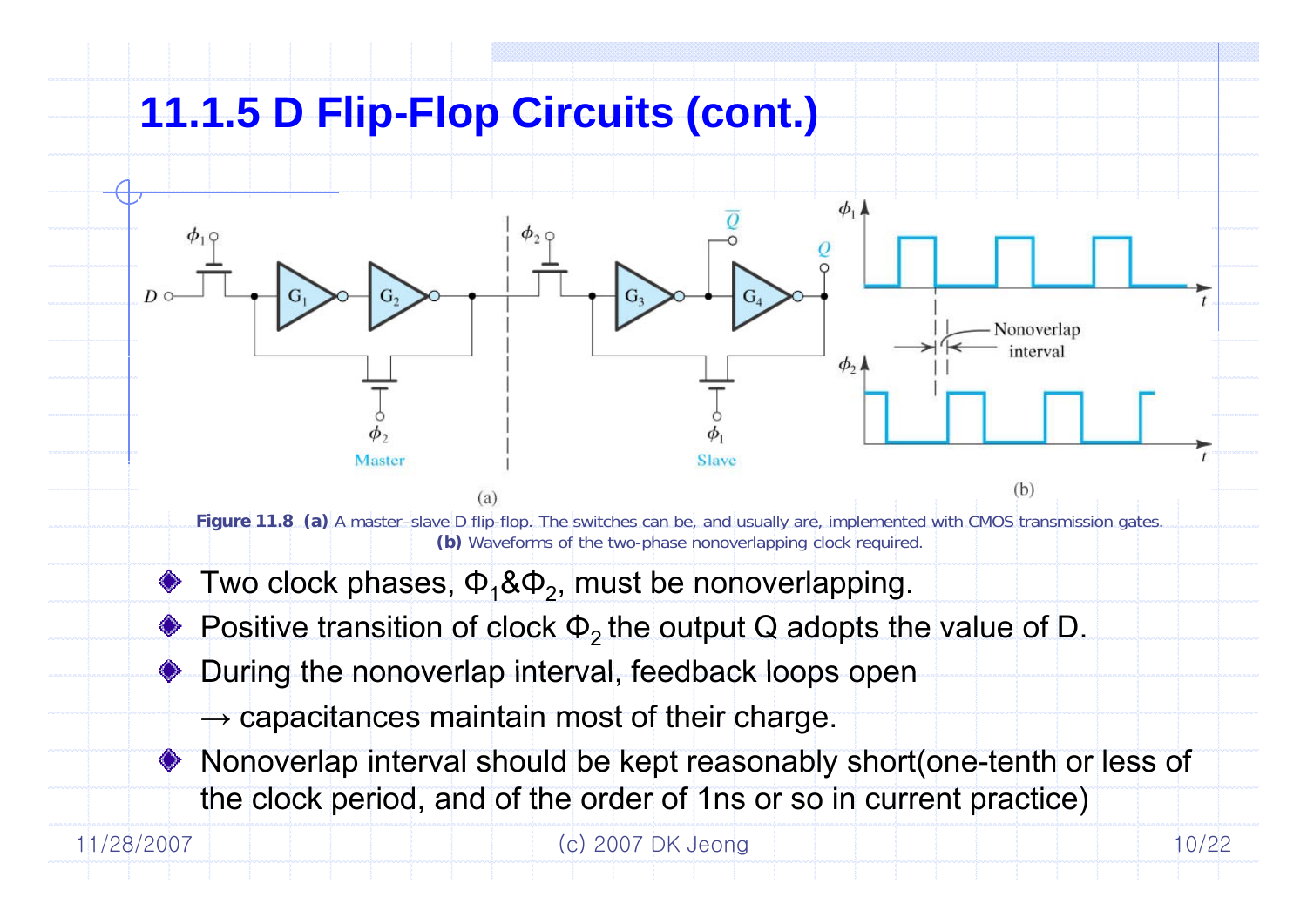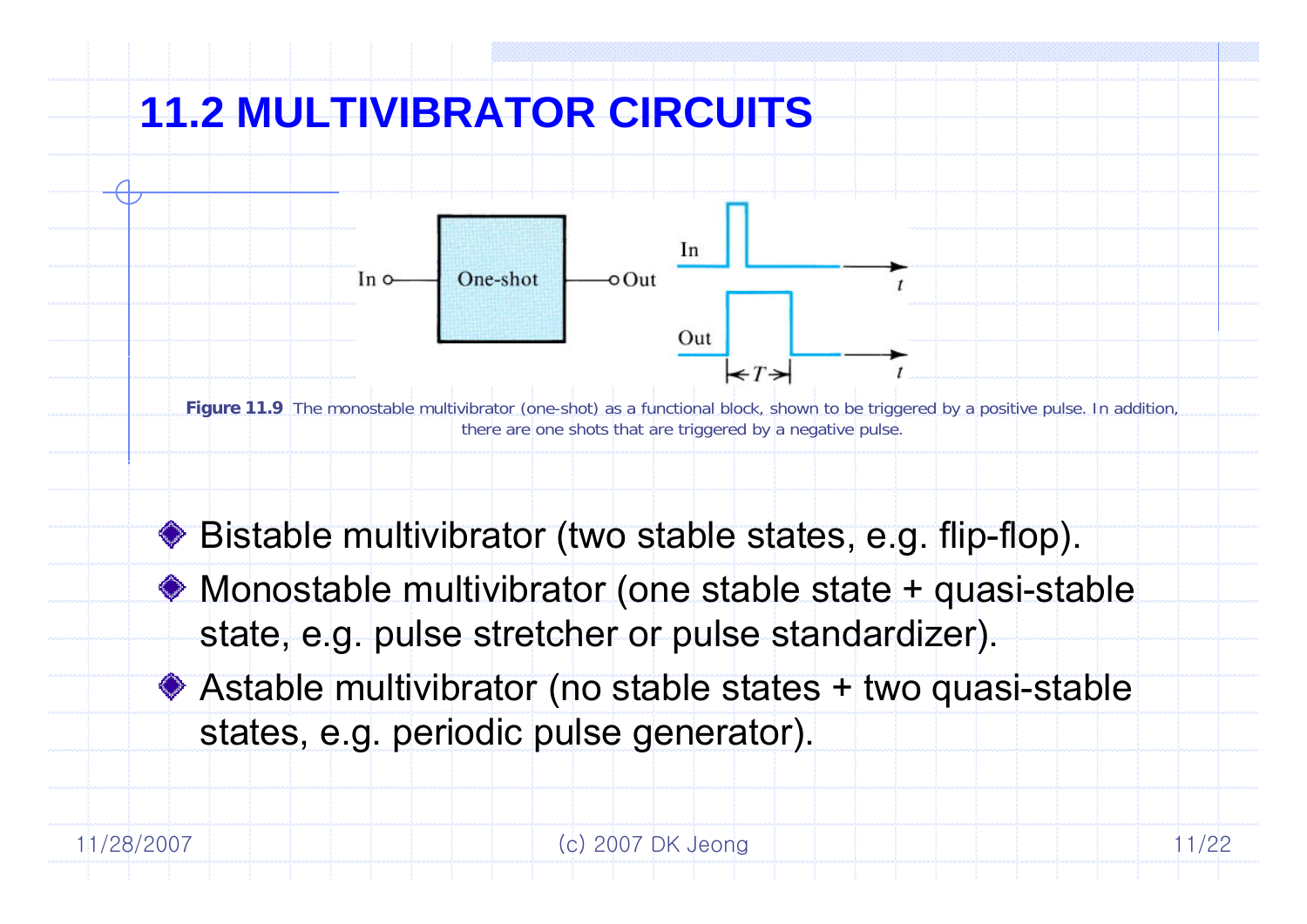### **11.2.1 A CMOS Monostable Circuit**



- Commercially available CMOS gates have a special arrangement of diodes connected at their in put terminals
- ◆ Prevent the input voltage signal from rising above the supply voltage  $V_{DD}$  and from falling below ground voltage.
	- Effect on the operation of the inverter-connected gate  $\mathsf{G}_2$ .
		- П The diodes provide a low-resistance path to the power supply for voltages exceeding the power supply limits, the input current for intermediate voltages is essentially zero.

| 11/28/2007 |  |  |  |  |  |  |  |
|------------|--|--|--|--|--|--|--|
|------------|--|--|--|--|--|--|--|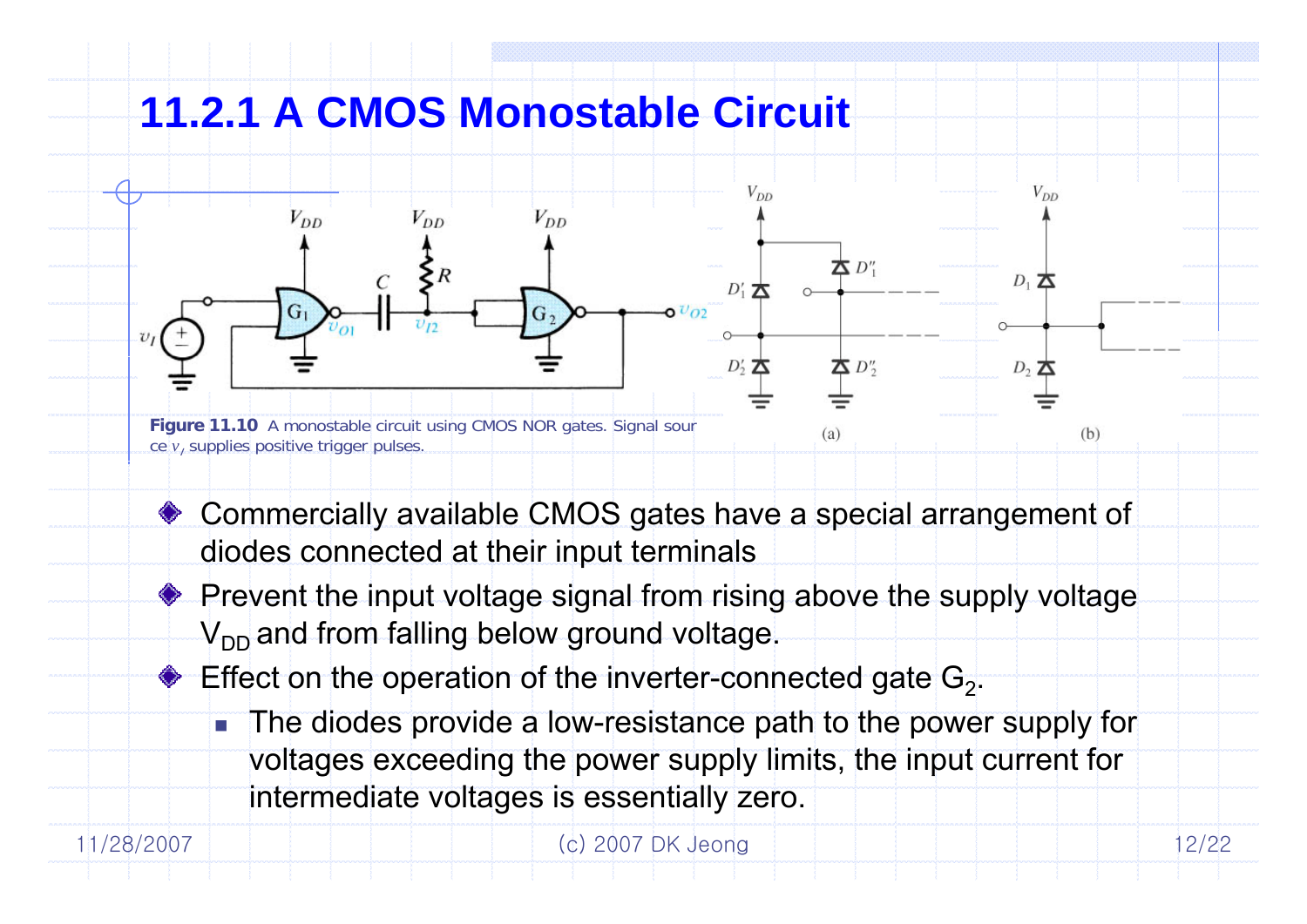

11/28/2007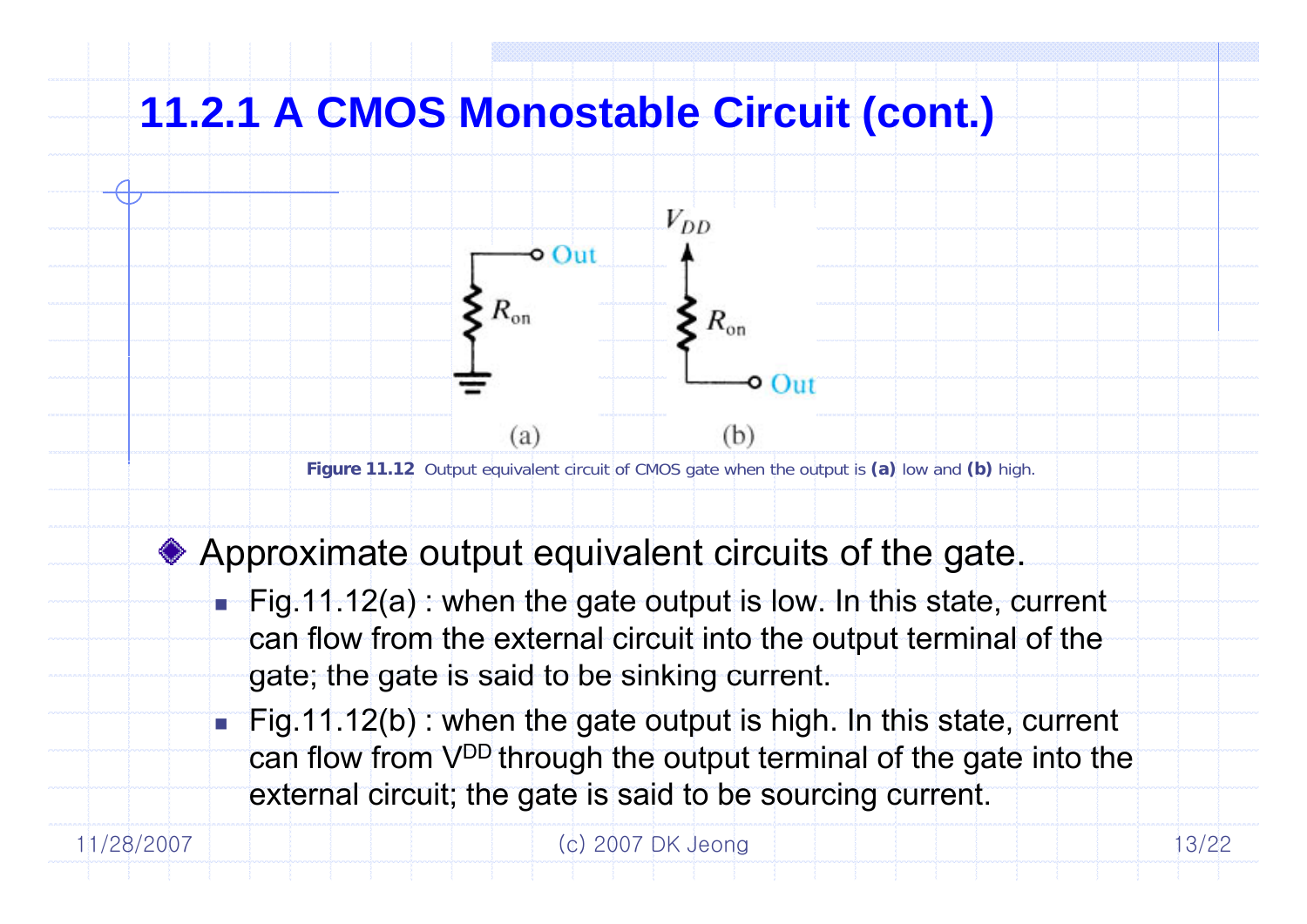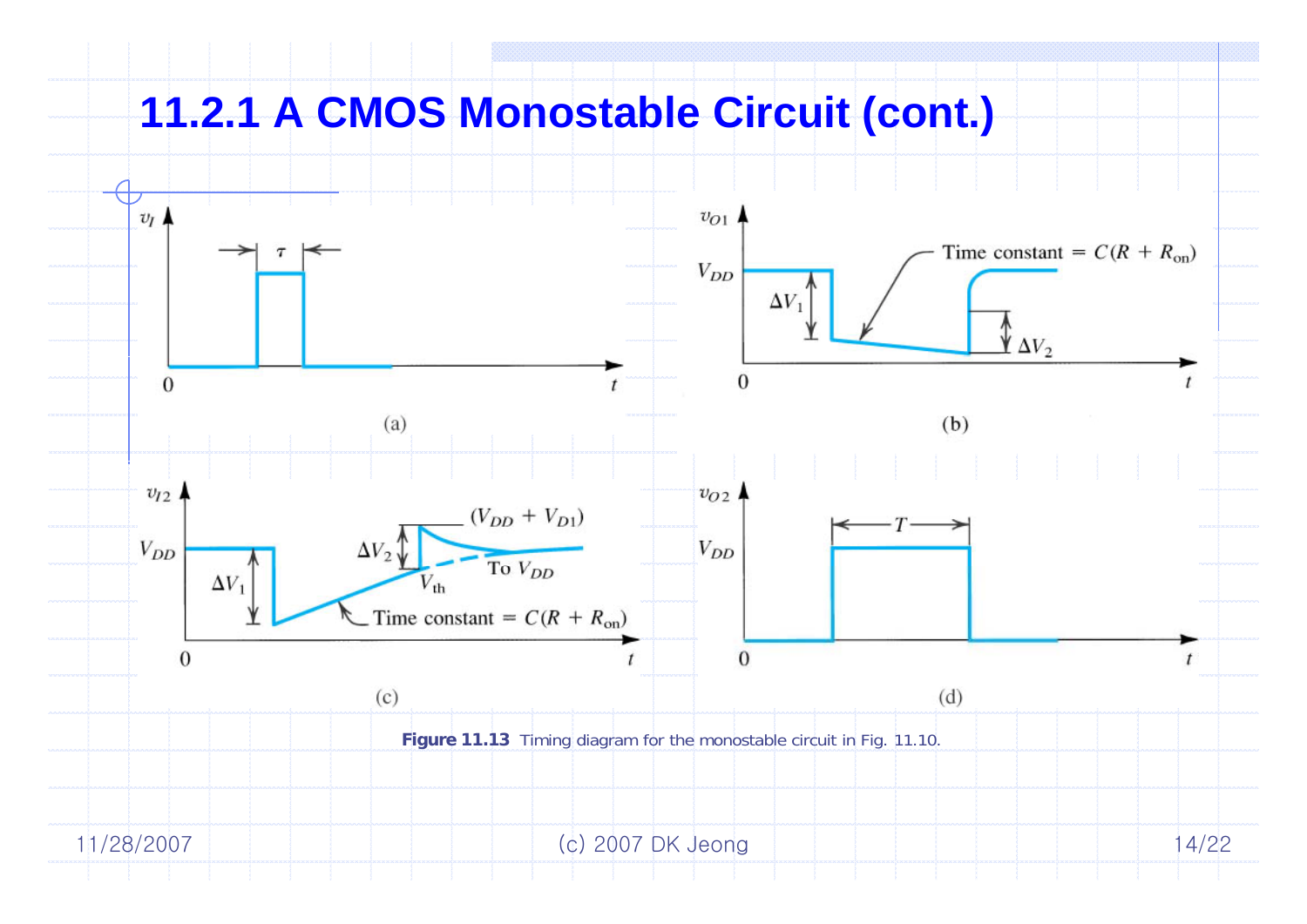

- before the trigger pulse is applied): The output of  $G_1$  is high at  $V_{DD}$ , the capacitor is discharged, and the input voltage to  $G_2$  is high at  $V_{DD}$ .
	- The output of  $G_2$  is low, at ground voltage.
- **Low** voltage is fed back to G<sub>1</sub>; since v<sub>i</sub> also is low, the output of G<sub>1</sub> is high, as initially assumed.

П

П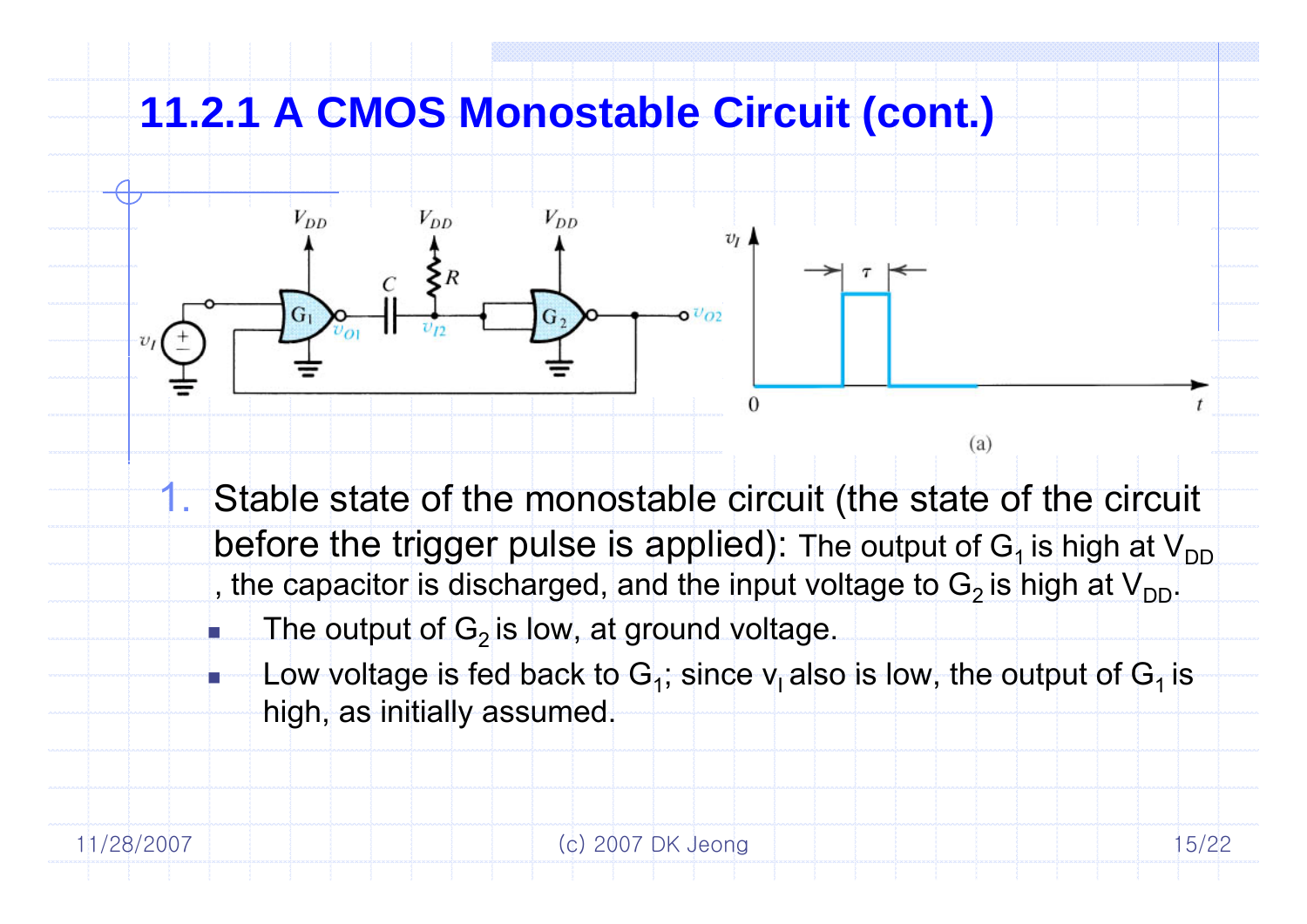

- 2.Trigger pulse is applied: The output of  $G_1$  will go low (but its output will not go all the way to 0V). The output of  $\mathsf{G}_1$  drops by a value  $\Delta\mathsf{V}_1$ .
	- Returning to  $G_2$ , the drop of voltage at its input causes its output to go high (to  $V_{DD}$ ).
	- **Keeps the output of G<sub>1</sub> low even after the triggering pulse has disappe** ared.
		- The Circuit is now in the quasi-stable state.

П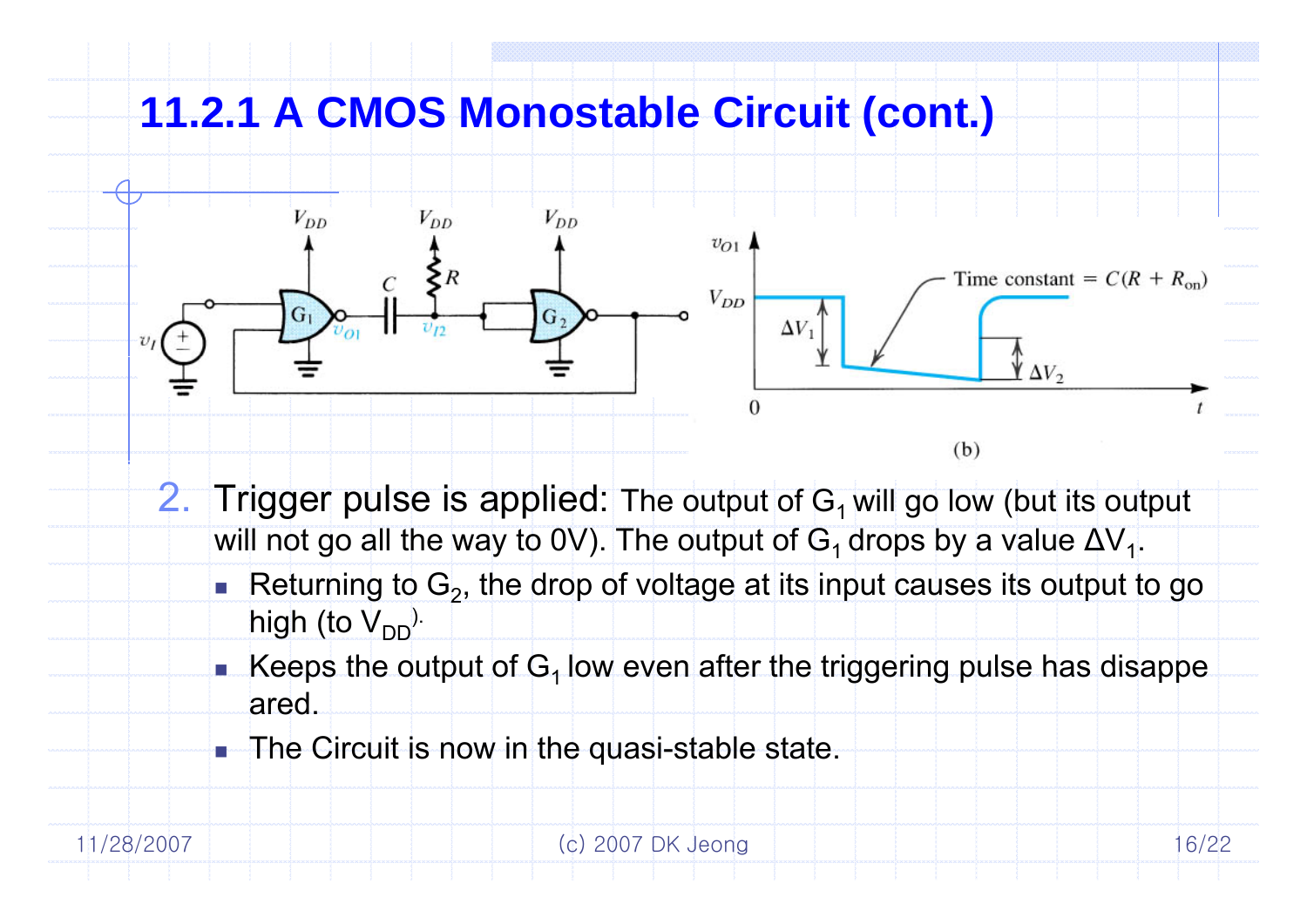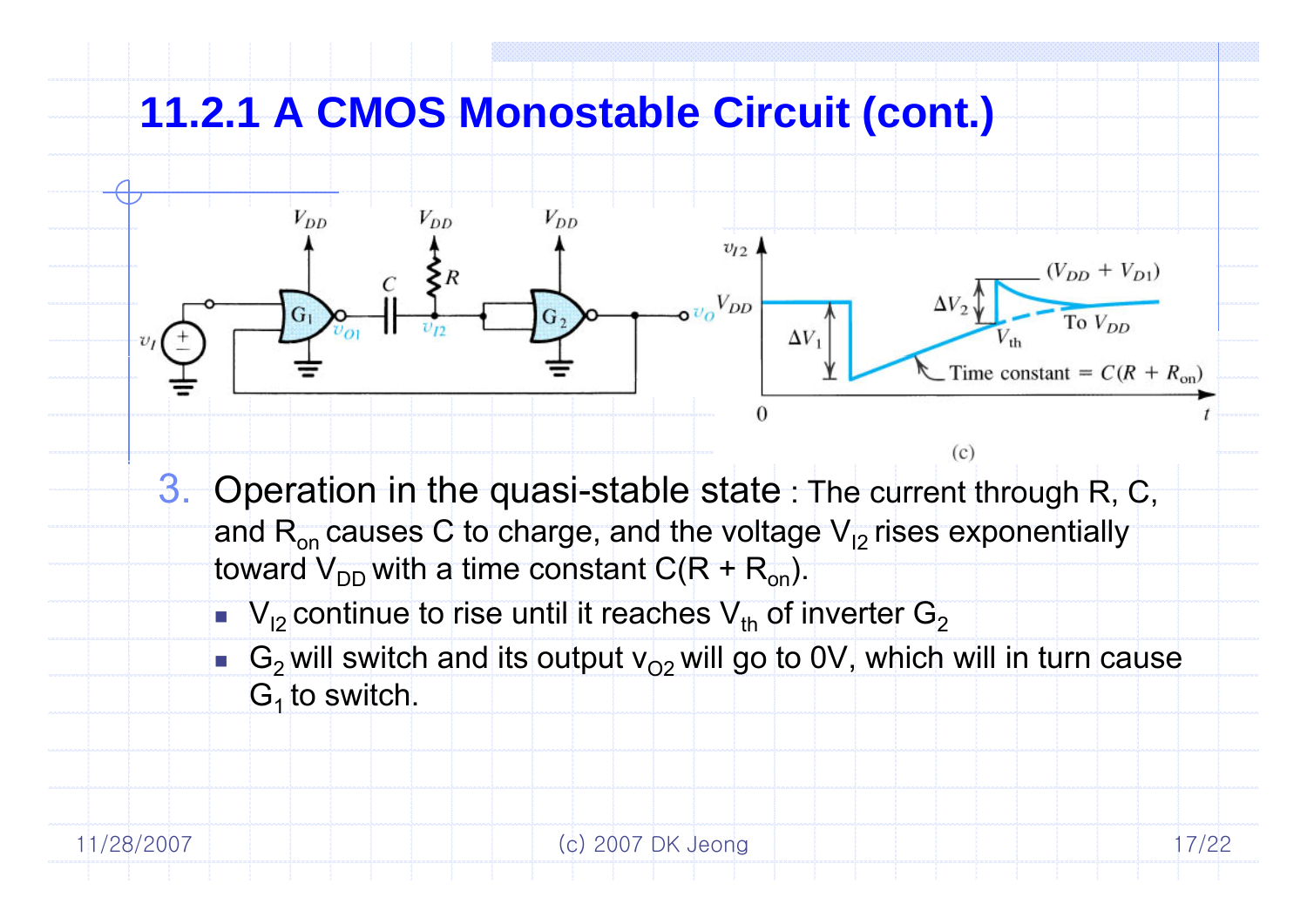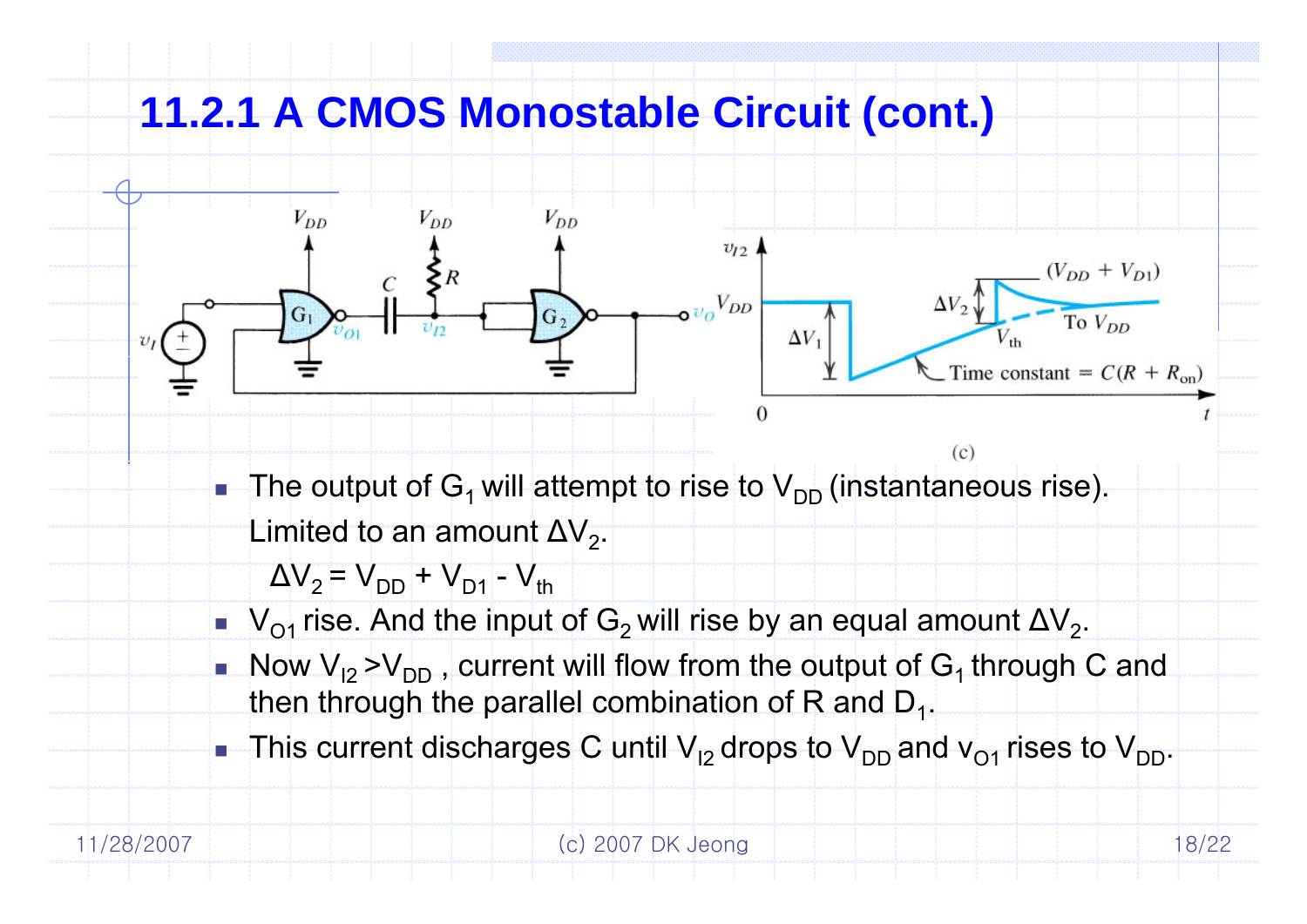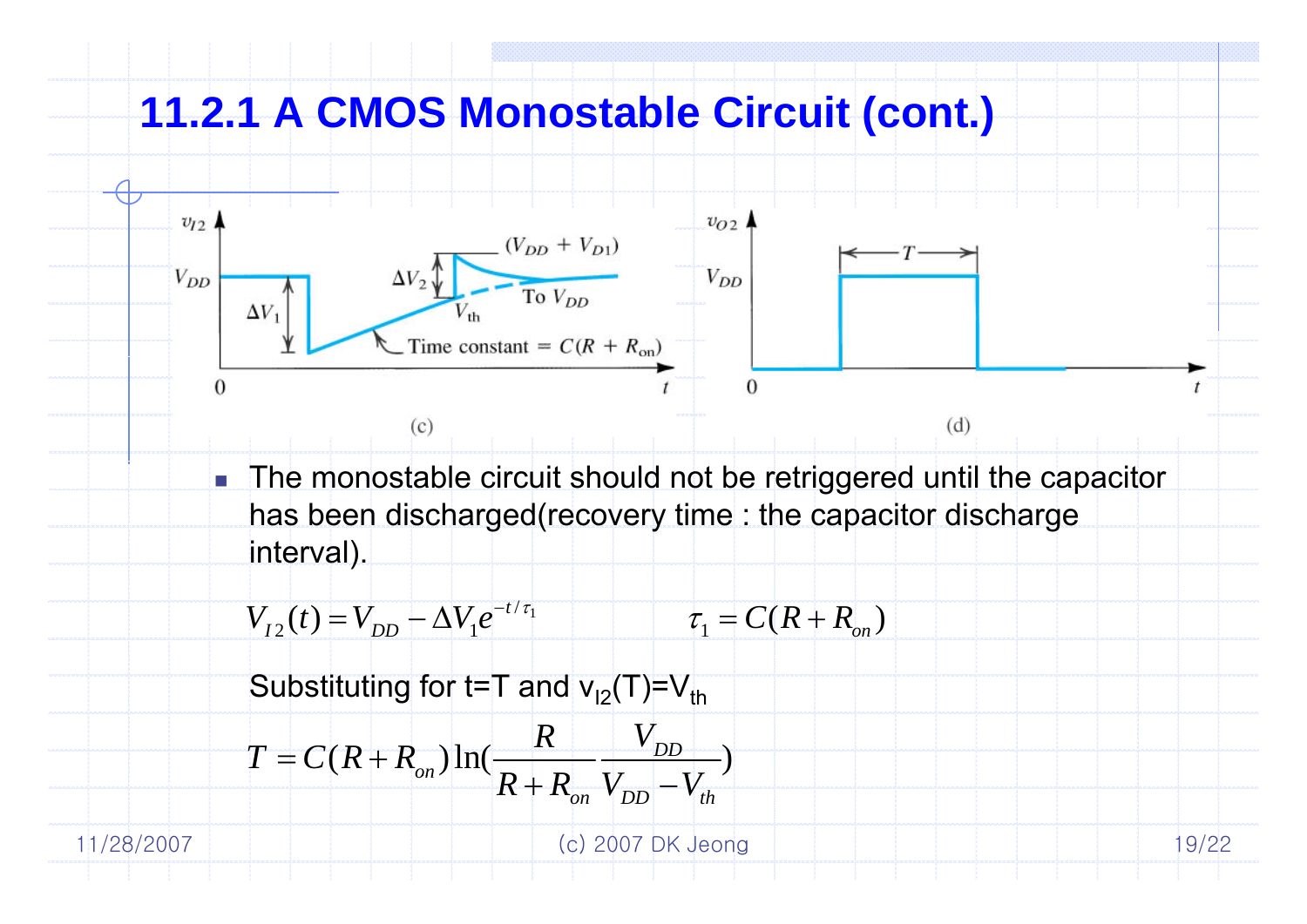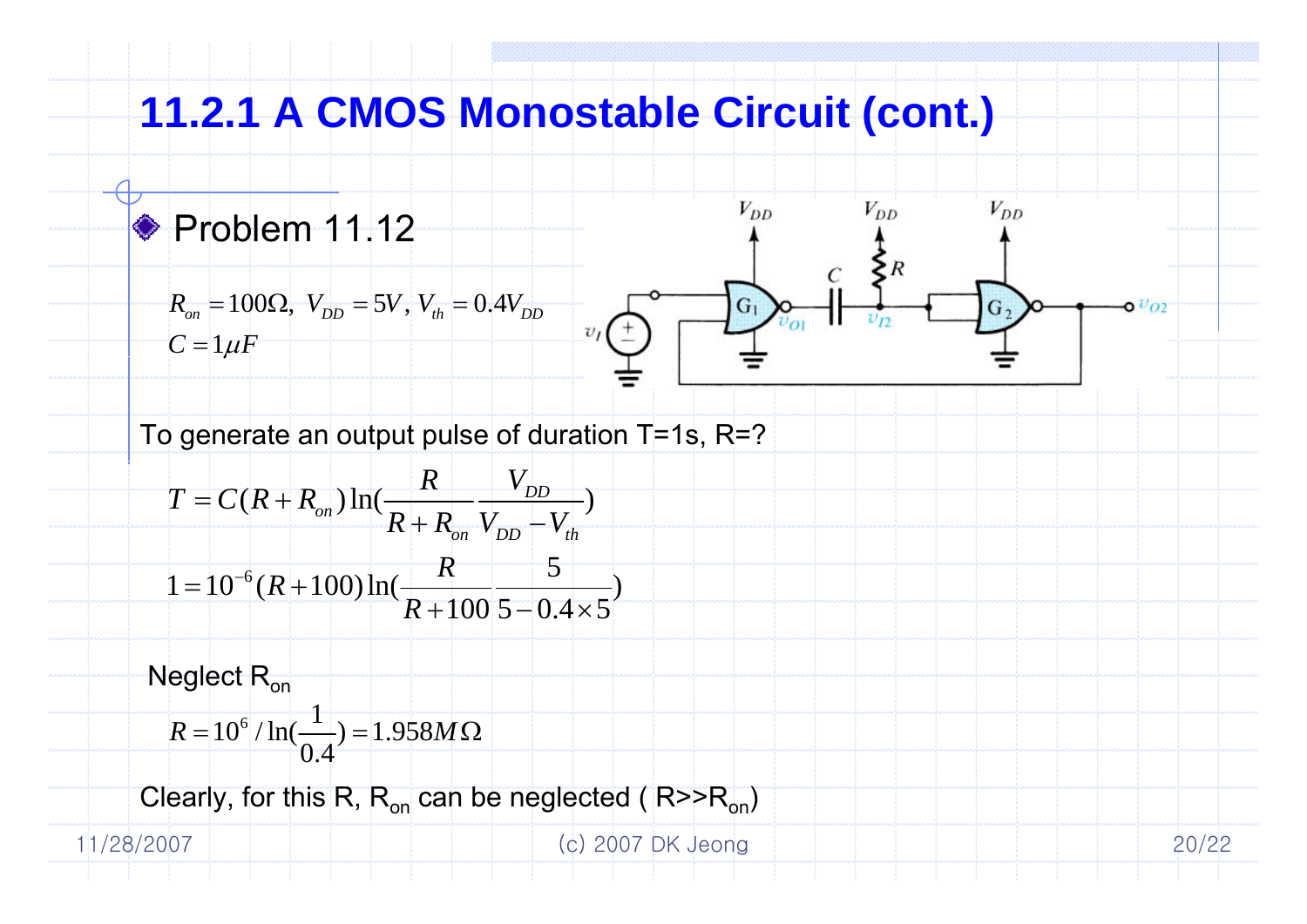